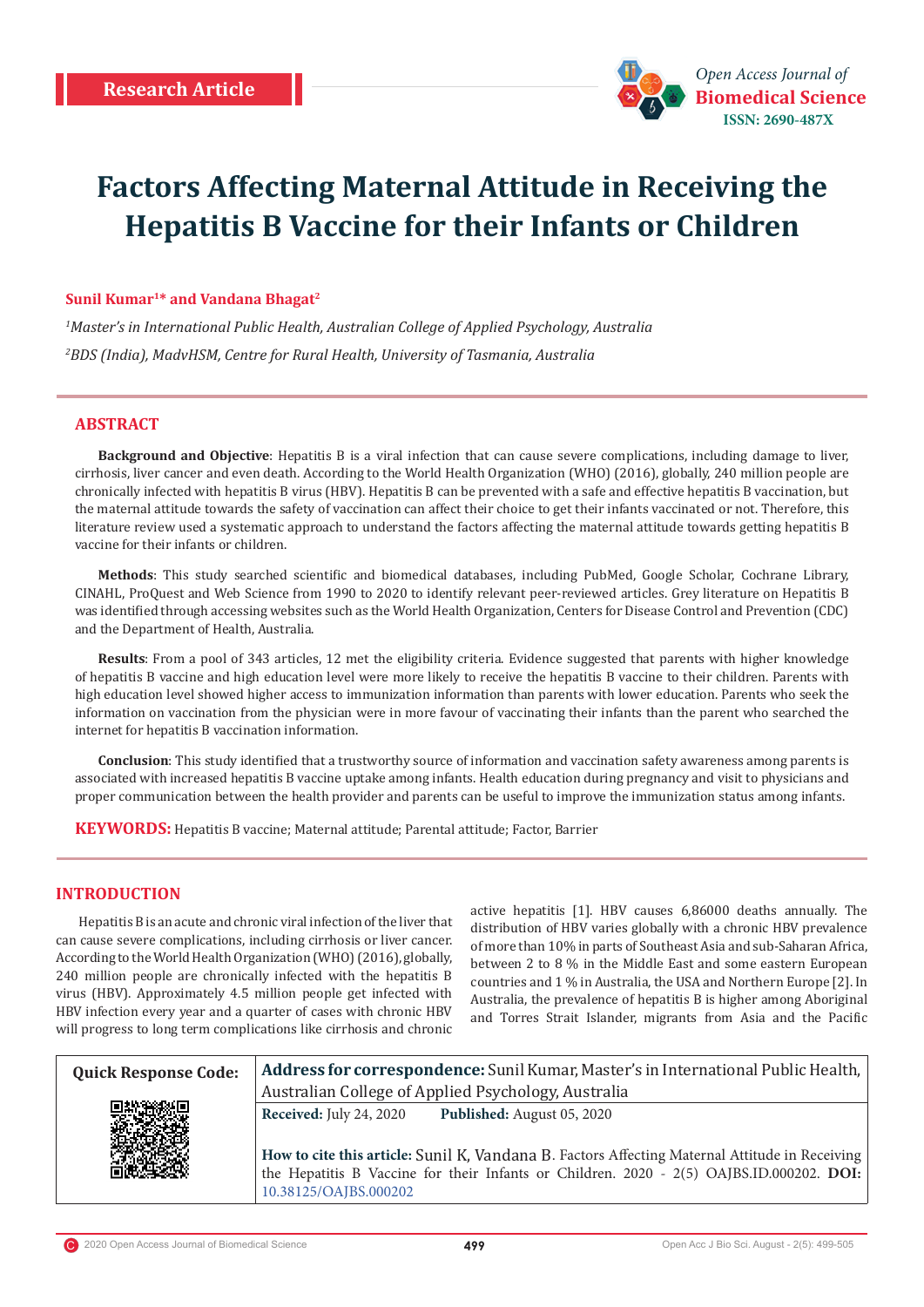Islands, North Africa and Middle Eastern countries than the nonindigenous population [3]. In 2011, 10% of chronic HBV cases were identified among indigenous Australians, where most infections were acquired during birth or early life. Newly acquired hepatitis B infection in 2012 was three times higher in indigenous Australian than non-indigenous Australians, with most cases among females [4]. Health literacy, access to hepatitis B screening and treatment, stigma and discrimination were common factors associated with negative health outcomes among indigenous people [5]. Sexual contact, drug use and skin penetration are the leading cause of newly acquired cases of Hepatitis B in the country [6].

 Hepatitis B can also spread through a percutaneous route. Inoculation of hepatitis B virus can occur through broken skin, contact with a body fluid such as vaginal secretion or semen from an infected person, men to men sex and use of needles, syringes or razors with infected blood [7].

Perinatal transmission is a common route of transmission in developing countries [8]. In developed countries like Australia, perinatal transmission less common due to maternal HBV screening during pregnancy, low prevalence of chronic HBV and effective prophylaxis at birth [9]. Many studies reported that perinatal transmission of hepatitis B virus also depends on the maternal viral load, and infants with mothers with high viral load are at significant risk of acquiring the infection [10]. New-borns are at high risk of hepatitis infection due to vertical transmission from an infectious mother, as well as horizontal transmission from household contacts with acute or chronic HBV infection. The 80-90% of infants and 30- 50% of children who were infected during the first year of life and between 1 and 4 years of age are more likely to develop chronic HBV infection [8]. 25% of adults who are chronically infected during childhood die from HBV related disease [8].

Hepatitis B can be prevented with hepatitis B vaccination. The first dose of hepatitis B vaccine is given at the birth time. After receiving three doses, the hepatitis B vaccine produces protection in more than 95% recipients [11]. The World Health Organization (2016) recommends hepatitis B vaccine for all new-borns within 24 hours of birth followed by 2 or 3 doses of vaccine to complete the primary vaccination series. Hepatitis B vaccine is available since 1982. Australia implemented universal vaccination for all infants in 2000, and different vaccination schedules for hepatitis B were recommended for different age groups at different times [12]. According to the Australian Immunization Handbook, a dose of monovalent hepatitis B vaccine is recommended at birth or as soon as a baby is medically stable up to 7 days following birth that is followed by three doses of hepatitis B containing vaccine at 2, 4 and 6 months of age for infants. Preterm infants born at <32 weeks gestation and low birth weight infants <2000g will also receive hepatitis B vaccine at birth, 2, 4, and 6 months of age followed by a booster dose of hepatitis B containing vaccine at 12 months [13]. Hepatitis B vaccine is free under the National Immunization Program Schedule in Australia for all children aged less than ten years, as well as specific groups such as a household and sexual contacts of people with infectious HBV. In 2015, hepatitis B vaccination coverage in 12 to15 months old was 93.6% and 85% in non-indigenous and Aboriginal and Torres Strait infants, respectively [13]. Hepatitis B screening, prophylaxis at birth and vaccination coverage has a significant contribution towards the lower prevalence of hepatitis B in the country. But a high prevalence among indigenous people and migrants, and factors that influence vaccination uptake among children creates a public health concern. Parents' positive attitude, a good understanding of vaccine-preventable disease and vaccination schedule improve

#### **METHODS**

We searched scientific and biomedical databases including PubMed, Google Scholar, Cochrane Library, CINAHL, ProQuest and Web Science from 1990 to 2020 using the search terms "hepatitis B vaccine\* OR vaccination", "maternal attitude", "parental attitude", "factor OR factors" and "barrier OR barriers" to identifying relevant peer-reviewed articles.

Grey literature on hepatitis B was searched through a relevant organization such as the World Health Organization, Centres for Disease Control and Prevention (CDC) and the Department of Health, Australia. Retrieved peer-reviewed articles were then screened by the title and abstract and selected for further consideration based on eligibility criteria. The selected articles were then thoroughly read and were included in the review if they met the inclusion criteria. Articles were included if they reported primary data on maternal understanding and Hepatitis B vaccination, factors affecting maternal and parental attitude, vaccination uptake among pregnant women and new-born. Peer-reviewed articles were considered if they were published between 1990 and 2020 in the English language and if the full text was available. The Snowballing technique was also used to identify potentially relevant studies through references in the identified articles. The search results were reviewed by the author by title and abstract of the identified articles.

## **RESULTS**

The initial search identified 343 articles that were then screened by title and abstracts. Fourteen duplicate articles were identified and removed. 235 articles were excluded after screening their titles and abstracts. The 94 articles were assessed by the full text that resulted in thirteen articles. The PRISMA flow chart was used to document the literature search and selection process of this study (Figure 1). All the included studies focus on the knowledge and attitude of the mother or both parents in receiving the hepatitis B vaccine to their infants or new-borns (Table 1).

#### **Knowledge/ Health Literacy and Education Level**

Knowledge of hepatitis B immunization among parents is an important factor in higher uptake of this vaccine that is directly associated with education level and age of the mother or both parents [15,16]. Hepatitis B knowledge was higher among parents with post-secondary education than among those with a lower level of education [17,18]. Study in Sweden showed that willingness to accept hepatitis B vaccine was higher among mothers with postschool education. Parents wanted to gain more knowledge on immunization schedule and its benefits for making the right decision to vaccinate their children. The study conducted in Italy stated that 87% of participants (*n*=841) with knowledge of hepatitis B vaccine thought to receive the vaccination for their new-born [19]. Mothers with higher knowledge of immunizations had greater coverage of full immunization for their children. The education level of parents is also related to access to immunization information. Parents with post-secondary education accessed sufficient immunization information for their children while parents with a low education level were less likely to have sufficient information on vaccination schedule (OR= 4.1, 95% CI= 1.2-14.4) (19).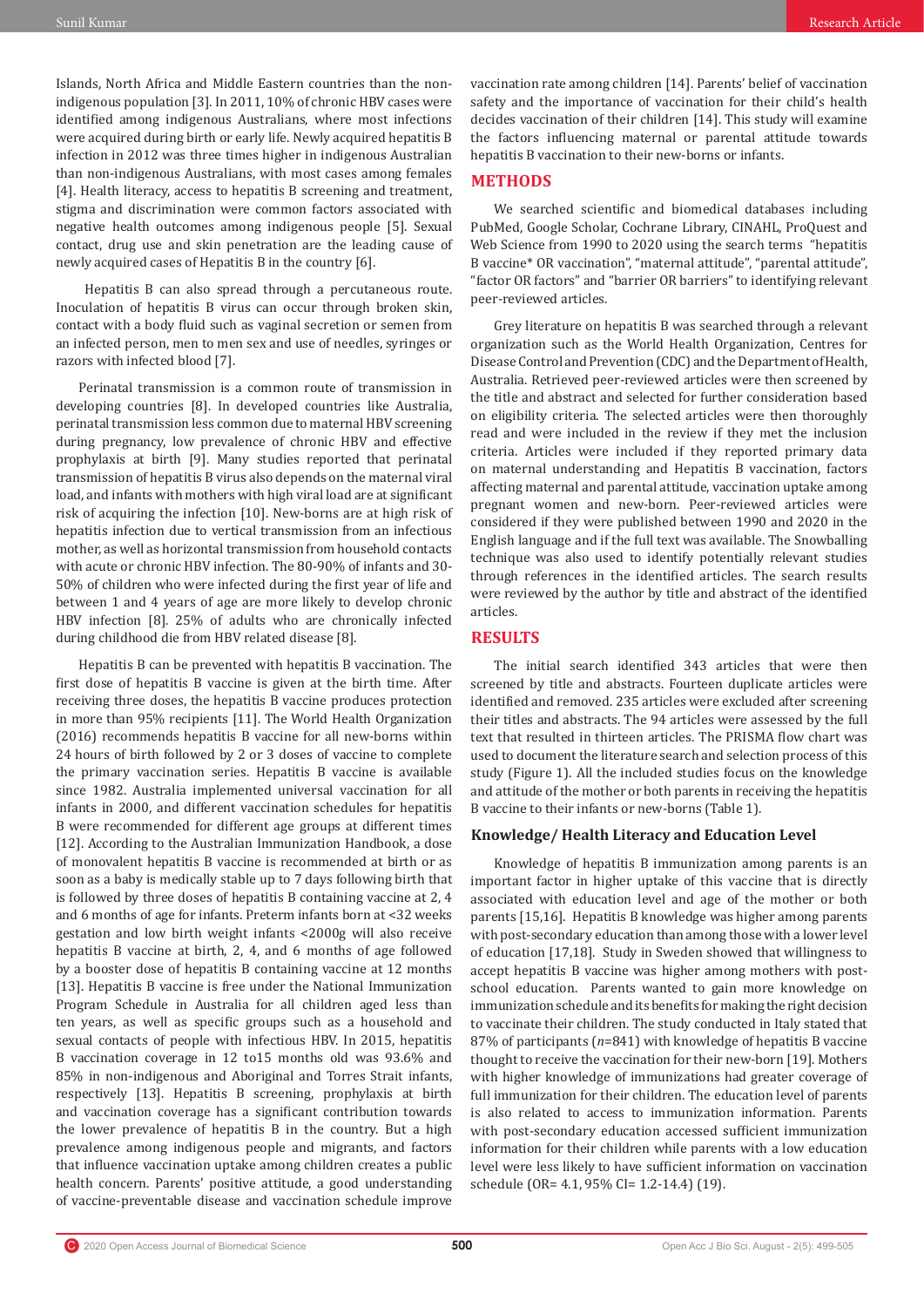

**Table 1:**

| <b>Reference</b>                                                                                    | Year | <b>Methods</b>                                                              | Population                | Location                   | <b>Study Focus</b>                                                         | <b>Key Findings</b>                                                                                                                                                                                                                                                                                                                                                                                                                                                                     |
|-----------------------------------------------------------------------------------------------------|------|-----------------------------------------------------------------------------|---------------------------|----------------------------|----------------------------------------------------------------------------|-----------------------------------------------------------------------------------------------------------------------------------------------------------------------------------------------------------------------------------------------------------------------------------------------------------------------------------------------------------------------------------------------------------------------------------------------------------------------------------------|
| Angelillo<br>IF. Ricciardi<br>G, Rossi P,<br>Pantisano P.<br>Langiano E,<br>Pavia M                 | 1990 | Quantitative:<br>self-<br>administrated<br>survey                           | Mothers                   | Italy                      | Knowledge and<br>attitude towards<br>Hepatitis B<br>vaccination            | 53% of mothers knew about all the four vaccines.<br>87% agreed to receive the hepatitis B vaccine to<br>their infants, but 3rd dose uptake was only 56%. 45<br>% of mothers accept that side effects of vaccination<br>are the most important determinants of their values.<br>Main reasons for not accepting the vaccine to their<br>children were no advice from a physician, safety<br>concern and no need for the vaccine. Physicians<br>were the main source of information (70%). |
| Bardenheier.<br>BH, Yusuf HR,<br>Rosenthal J.<br>Santoli JM,<br>Shefer AM,<br>Rickert DL,<br>Chu SY | 2004 | Qualitative:<br>face to face<br>interview<br>Quantitative:<br>questionnaire | Parents and<br>caregivers | <b>USA</b>                 | Factors associated<br>with under<br>immunization                           | Education, firstborn status and income was a<br>significant factor related to under immunization.                                                                                                                                                                                                                                                                                                                                                                                       |
| Benin AL,<br>Wisler-Scher<br>DJ, Colson E,<br>Shapiro ED,<br>Holmboe ES                             | 2006 | Qualitative:<br>Telephone<br>interviews                                     | Mothers                   | <b>USA</b>                 | Attitude toward<br>the vaccination                                         | Trust on a physician, a reliable source of information<br>was the promoter of vaccination. In contrast, distrust<br>on a physician, fear of side effects and perception<br>that vaccine is not necessary acted like inhibitor.                                                                                                                                                                                                                                                          |
| Bigham M,<br>Remple VP,<br>Pielak K,<br>McIntyre C,<br>White R, Wu<br>W                             | 2006 | Quantitative:<br>Telephonic<br>interviews                                   | Parents                   | <b>British</b><br>Columbia | Attitudinal and<br>hehavioural<br>determinants<br>of vaccination<br>uptake | 87% of infants received at least one dose of hepatitis<br>B vaccine, and 78 % took three doses. A reliable<br>source of information, physician influence, trust,<br>attention to parents' safety concern issues were the<br>main factors toward uptake.                                                                                                                                                                                                                                 |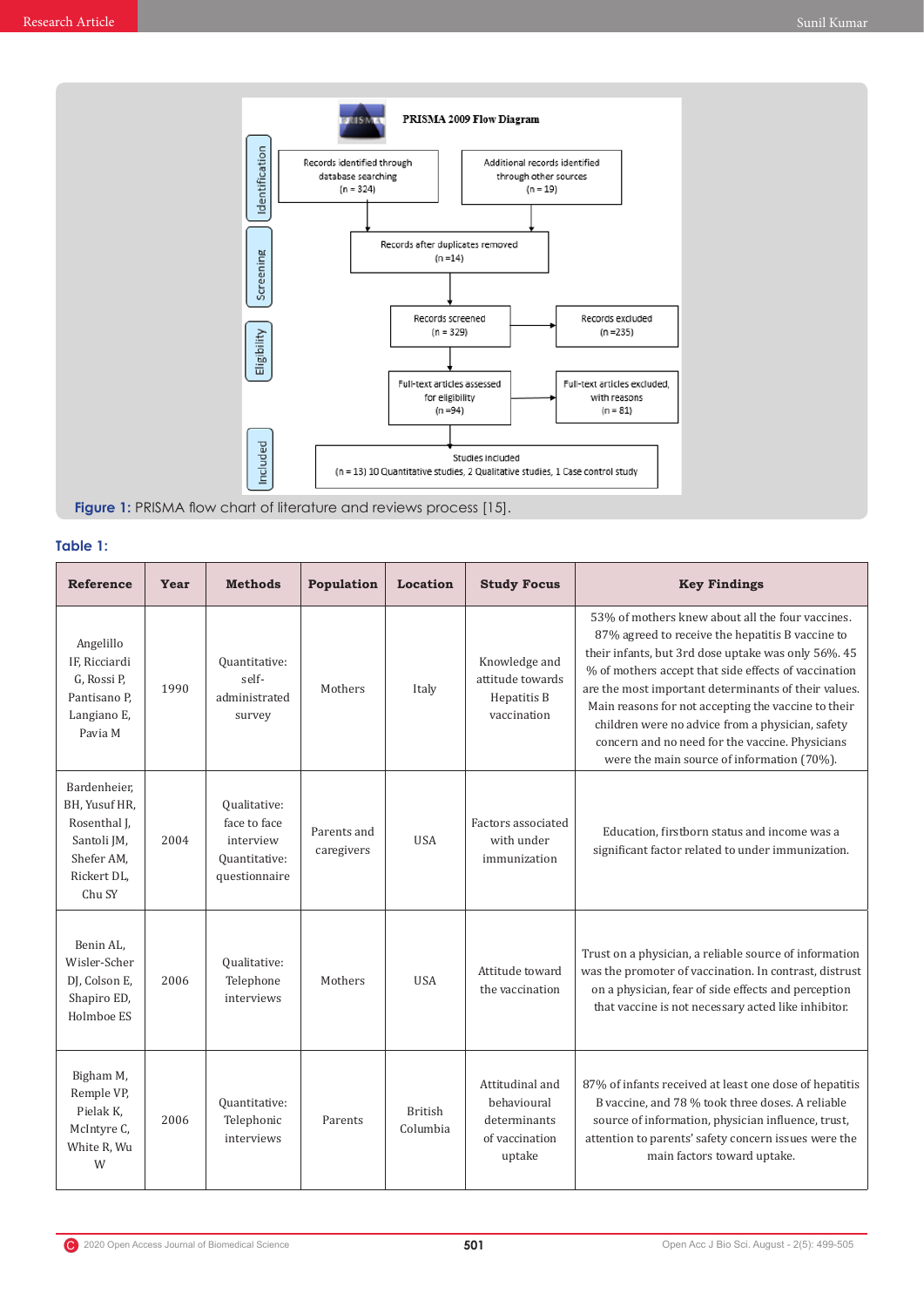| Celikel A,<br>Ustunsoz A,<br>Guvenc G                                                              | 2014 | Quantitative:<br>questionnaire           | Pregnant<br>women                       | Turkey                           | Factor affecting<br>vaccination<br>among pregnant<br>women                                           | The vaccination rate was higher among younger<br>women than older. Doctor recommendation and<br>information about vaccination were the most<br>effective reason for getting a vaccine. Safety concern,<br>prior vaccination and not advised by the doctor<br>contributed toward non-vaccination status.                                                                                                                                                                                                                                                                  |
|----------------------------------------------------------------------------------------------------|------|------------------------------------------|-----------------------------------------|----------------------------------|------------------------------------------------------------------------------------------------------|--------------------------------------------------------------------------------------------------------------------------------------------------------------------------------------------------------------------------------------------------------------------------------------------------------------------------------------------------------------------------------------------------------------------------------------------------------------------------------------------------------------------------------------------------------------------------|
| Dannetun<br>E, Tegnell A,<br>Giesecke J                                                            | 2007 | Quantitative:<br>Questionnaire           | Parents                                 | Sweden                           | Parent's<br>knowledge and<br>attitude toward<br>hepatitis B<br>vaccination                           | The majority of parents with high education thought<br>to receive the hepatitis B vaccine to their children                                                                                                                                                                                                                                                                                                                                                                                                                                                              |
| Eyeson-Annan<br>M, Correll PK,<br>Hayen A                                                          | 2003 | Quantitative:<br>Telephone<br>interviews | Parents                                 | New South<br>Wales,<br>Australia | Knowledge and<br>attitude towards<br>hepatitis B<br>vaccine                                          | 80 % of parents were not aware of free vaccine. Only<br>32 % of parents advised getting a vaccine. Source<br>of information: 50% Health professionals and 36 %<br>media.                                                                                                                                                                                                                                                                                                                                                                                                 |
| Giao H, Quang<br>Vinh B, Huynh<br>Tam Lang N,<br>Le An P                                           | 2019 | Quantitative                             | Parents and<br>caregivers               | Vietnam                          | Factors affecting<br>timely and full<br>Hepatitis B<br>vaccination                                   | Demographic location, health worker advice and<br>information on vaccination is associated with timely<br>and full Hepatitis B vaccination.                                                                                                                                                                                                                                                                                                                                                                                                                              |
| Gust D,<br>Kennedy A,<br>Shui I, Smith<br>PJ, Nowak G,<br>Pickering LK                             | 2005 | Quantitative:<br>Self-reported<br>survey | Parents                                 | <b>USA</b>                       | Attitude towards<br>immunization<br>and healthcare<br>providers                                      | 67% had access to vaccination information. 33<br>% were without vaccine information, had safety<br>concern and distrust to a doctor that was related to<br>lower education.                                                                                                                                                                                                                                                                                                                                                                                              |
| Maayan-<br>Metzger<br>A, Kedem-<br>Friedrich P.<br>Kuint J                                         | 2005 | Case-control<br>study                    | Mothers                                 | Israel                           | Mothers' attitude<br>toward hepatitis B<br>immunization                                              | 16% of the study group supported full immunization<br>to their children. Main reasons for not supporting<br>the vaccination of their children were safety<br>concerns (30%), misconception such as vaccine<br>being not suitable for infants (54%)                                                                                                                                                                                                                                                                                                                       |
| Mergler MJ,<br>Omer SB, Pan<br>WK, Navar-<br>Boggan AM,<br>Orenstein W,<br>Marcuse EK,<br>Damico A | 2013 | Quantitative:<br>questionnaire           | Parents and<br>health care<br>providers | <b>USA</b>                       | Attitude and<br>beliefs of health<br>care providers<br>and parents<br>toward children<br>vaccination | Parents had greater believe in vaccination safety<br>if their healthcare providers recommended the<br>vaccine. Healthcare providers as a source of<br>information and their credibility encouraged parents<br>to receive a vaccine to their children. Majority of<br>healthcare providers believed that vaccination is<br>beneficial to children and the community (90%).                                                                                                                                                                                                |
| Prosser N,<br>Petersen R,<br>Quinlivan J                                                           | 2016 | Quantitative:<br>Self-reported<br>survey | Parents                                 | Australia                        | Attitude<br>toward infant<br>immunization                                                            | Positive attitude towards immunization were<br>associated with reliable sources of information<br>and discussing the issue with doctors. Majority of<br>parents supported infant immunization. Only 2 % of<br>participants had a negative attitude toward infant<br>vaccination. Main reasons for negative attitude<br>were self-reporting a higher level of knowledge and<br>seeking information on the internet than health<br>professionals. Health care professionals were the<br>main source of information (71%), followed by<br>friends and family members (18%). |
| Thompson<br>MJ, Taylor<br>VM, Jackson<br>JC, Yasui Y,<br>Kuniyuki A,<br>Tu S, Hislop<br>TG         | 2002 | Quantitative:<br>questionnaire           | Women                                   | Washington,<br><b>USA</b>        | Hepatitis B<br>knowledge                                                                             | Lack of knowledge. 56% of participants knew about<br>hepatitis B, 23% knew it could be transmitted from<br>person to person                                                                                                                                                                                                                                                                                                                                                                                                                                              |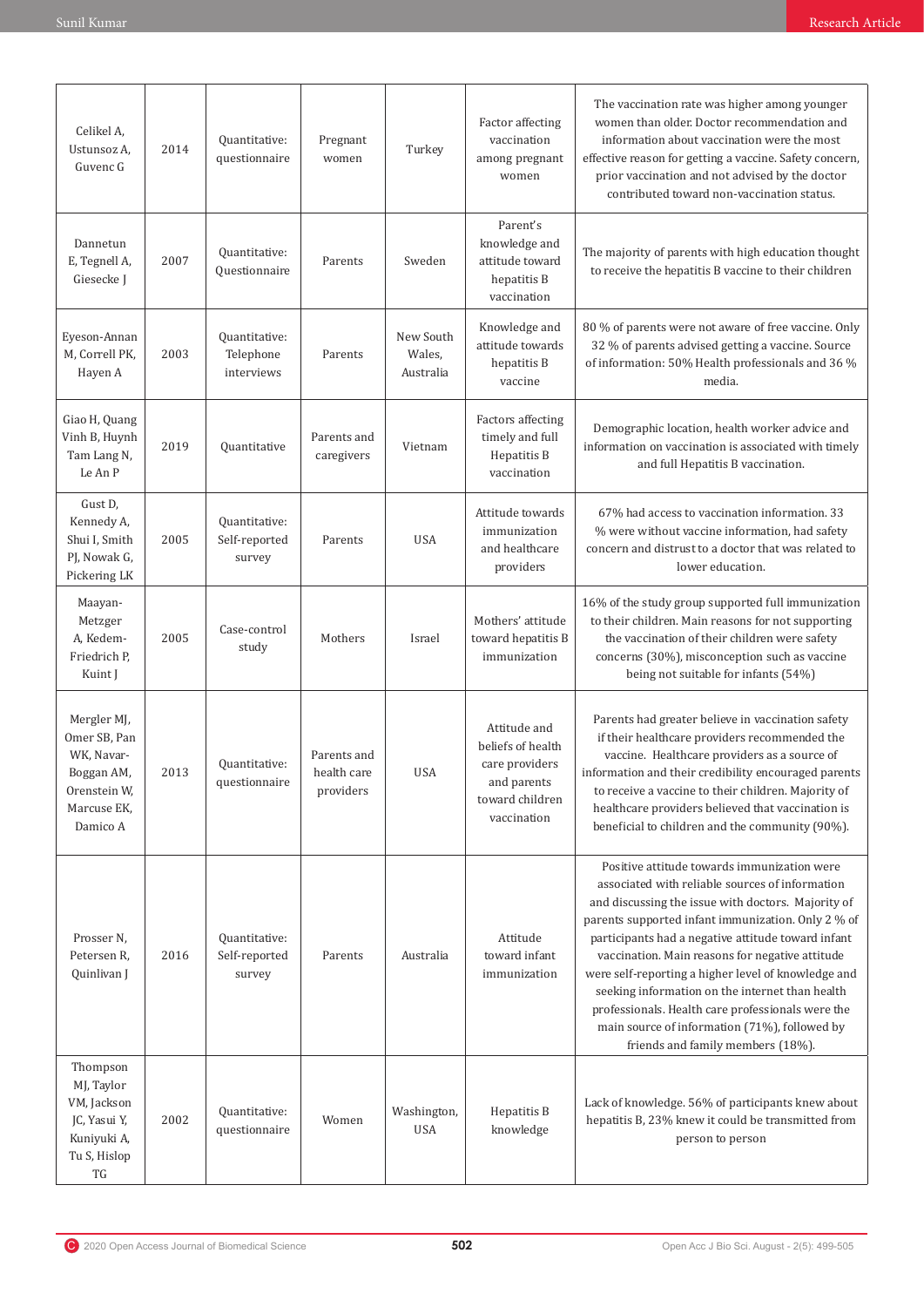# **Source of Information and Immunization Recommendation**

A reliable source of information and its credibility influences the attitude of parents towards vaccination [20]. Family physicians or healthcare providers are the main sources of information, and more than half of the participants seek immunization information from healthcare professionals [16,20-25]. Doctors' recommendation and advice was the most effective reason for receiving the hepatitis B vaccine among pregnant women [23]. Parents who gained vaccination information from health workers and followed the advice on vaccination received timely and full Hepatitis B vaccination for their children [26]. The attitude of healthcare professionals also determines the distribution of vaccination information among mothers or parents of the newborn. Physicians who favoured the importance of vaccination strongly supported hepatitis B vaccination to new-borns and immunization information to pregnant women and parents [27]. This study found that 80% of physicians (*n*=76) thought it was important to give the first dose of hepatitis B vaccine at birth. Half of the physicians provided hepatitis B immunization information to all the pregnant women and parents. A study by Mergler et al. [19] found that most health providers (97%, *n*=551) believed there were benefits of vaccination to children and recommended the three-dose of hepatitis B vaccination for children.

# **Safety Concerns and Perceptions Towards Immunization**

Safety concerns such as possible side effects of the vaccine and the vaccine being painful for infants is a major barrier in hepatitis B vaccine uptake. Various studies identified that safety concern is associated with a lower education level of parents, less access to immunization information, not enough communication with health providers and perception toward vaccination [19,23]. A study conducted in the USA revealed that 33% of participants (*n*=642) who had safety concerns with receiving the vaccine to their children accepted that they had not enough access to the vaccine information [19]. Discussion with health care professionals or physician helped in building trust towards immunization and increased vaccination uptake among children. Majority of parents agreed to vaccinate their children if their healthcare providers recommended vaccination and if they believed in vaccination safety [20]. The study by Maayan-Metzger, Kedem-Friedrich, Kuint 2005 found that 30% of mothers refused hepatitis B vaccination to their children because of the safety concern while 54% of participants believed that vaccines were not suitable for newborn or infants (*n*= 153). Parents' perceptions of vaccination risks or perceived benefits also determine their attitude to vaccinate their children or not. Parents who had positive attitudes and were encouraged by friends or family members or surroundings to vaccinate their children were in favour of immunization and had low susceptibility attitude toward vaccination safety concern [28]. Parents who accessed the internet for hepatitis B information showed negative attitudes towards vaccination, the high tendency of self-reporting higher knowledge of hepatitis B and misconception, such as no need of vaccination to healthy children.

# **Trust in Healthcare Professionals**

Trust in healthcare providers and the credibility of the information provided by them helped to build positive attitudes of parents towards infant immunization. Mother or both parents' satisfaction toward vaccination discussion with the physician and their opinion that their physician was knowledgeable and had all the relevant information was important to make a trustworthy relationship with healthcare providers [21]. Most of the studies showed that parents preferred their family physicians for vaccine information because of their trust in them. Such attitudes of parents were associated with spending more time with a physician, discussing vaccine-related question for a sufficient length of time, and feeling comfortable to discuss any safety issue. Parents showed high confidence toward vaccination safety and agreed to receive a vaccine if their health care providers had positive beliefs regarding vaccine safety and vaccine benefits to children [20]. Distrust in healthcare professionals and negative experiences with health providers or medical staff was also related to refusal to the vaccine or not completing immunization schedule [29]. 31% of parents (*n*=392) reported that negative experience with medical staff during their immunization visit influenced their children's immunization status [29]. Another study conducted in South Western Sydney also reported that attitudes of healthcare practitioners were related to vaccination status of children [30]. 41% of families (*n*=149) answered that they forgot to complete immunization schedule because they did not receive any notification from their healthcare provider to continue immunization schedule [30].

### **DISCUSSION**

This narrative literature review used a systematic approach to identify the factors influencing maternal attitude in receiving the hepatitis B vaccine to their new-born. This study shows that knowledge on hepatitis B vaccine, maternal education level, reliable source of information and trust on the physician is the significant promoter of neonatal hepatitis B vaccination while vaccination safety concern is identified as the main barrier in vaccine uptake.

Knowledge of hepatitis B disease and vaccine among mother or both parents are significantly associated with the immunization status of the new-born. Parents with greater knowledge of hepatitis B were more likely to vaccinate their children. Knowledge of vaccination schedule or due vaccination and knowledge of vaccination benefits among parents is associated with a high immunization rate. Knowledge regarding vaccination depends on the source of information and communication between parents and information providers. Lack of communication with healthcare providers and inadequate information on the vaccination status of children can lead to missed immunization opportunities or delay vaccination. Many studies identified the association between knowledge and source of information. For example, a study conducted in the USA revealed that children of parents with adequate knowledge on a vaccination schedule and sufficient communication with a physician for vaccination information had significantly higher immunization coverage [31]. Mother understanding on correct age of a child to begin immunization and total dose of vaccination uptake can play an important role in receiving timely vaccination. Frequency of mother' visits to antenatal care (ANCs) and parental care during pregnancy also affect the immunization status among children. Health education, regular check-ups, suggestion on vaccine-preventable diseases (VPDs) on visits to ANCs and regular notification on vaccination can build a positive attitude among pregnant women regarding vaccine need to their new-borns. Discussion with a healthcare professional regarding health risk during pregnancy and after pregnancy, mandatory vaccination and other important vaccines for mothers and new-born may not only increase mother or parents' knowledge and awareness, but it can also build their confidence on vaccination safety.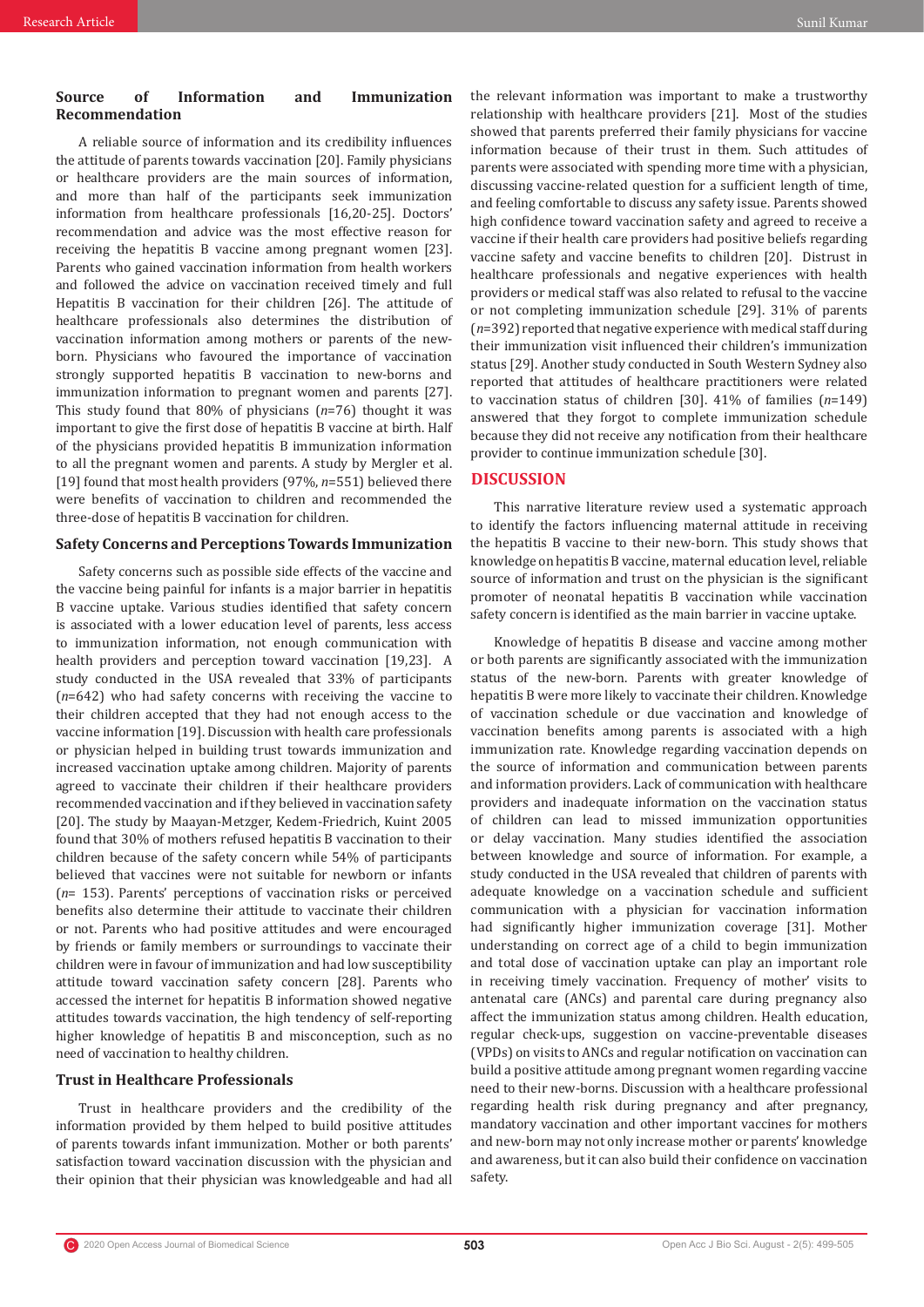Understanding among parents or mother on the purpose of vaccine given to new-born or children can help to improve immunization status of infants, and it is seen that knowledge and awareness about vaccination are higher among the parent or mothers with higher education level. For example, a study in Netherland showed that hepatitis B knowledge was higher among the parents with vocational education and post-secondary education as compared to parents with below post-secondary education [32]. Parents with lower education level shows high concern regarding vaccination safety that can be due to lack of proper communication with healthcare professionals, lack of information, misconceptions such as no need of vaccine to their children and inherited immunity. Hepatitis B education during pregnancy makes mothers and parents aware and increases their understanding of vaccination. They support immunization positively for their children.

Source of information and access to information is another factor affecting mothers' attitude toward new-born vaccination. Physicians and nurses are the first point of information for pregnant women relating to immunization. But it is identified that mothers or parents who did not discuss immunization issues with physician showed lower access to vaccination information. Literacy level and vaccination hesitancy could be a supportive factor behind communication gap between physician and parents. Sometimes, parents may not have an idea of what they should have to discuss with physicians about vaccination. Parents search for other information sources such as the internet also. Use of the internet has significantly increased in recent years and has been serving as a wide source of information, including health and vaccination [33]. Rapid and wide access to the internet made it impossible to regulate health-related information. But a large proportion of online information regarding immunization reached to parents has anti-vaccination content, incomplete and published in a misleading fashion that affects parents' attitude toward vaccination need and safety [33]. A study in the USA showed that internet users (parents who used internet for vaccination information) were more likely to refuse new-born or children immunization than non-internet users (parents who preferred physicians for vaccination information) [33]. Internet users were less likely to believe in vaccination safety and had a lower perception of disease susceptibility and vaccine benefits. Parents accessing the information on the web were more likely to believe that healthy children do not need any vaccination. Another survey conducted in Australia also revealed that the majority of parents who opposed vaccination access internet for immunization information. Excessive use of the internet for information over physician appointments, variety of immunization information and reliability of this information might shape their intention to vaccination with high self-reporting of knowledge that can lead to vaccination refusal or incomplete vaccination. So, it becomes important to access a reliable source of information such as government websites and medical research institute's sources for immunization information.

Vaccination safety is also a significant issue to affect immunization uptake among children. Physician recommendation to children vaccination, providing information and discussing vaccination need with mothers or both parents can build trust and confidence among parents regarding vaccination safety. Parents expressed their concern to many vaccines at a younger age that can be painful and cause adverse effects to children. Regular discussion with healthcare providers and immunization education to parents or pregnant women can help to raise the trust in vaccination safety.

Parents' attitude toward immunization and trust in health care workers are directly interlinked to each other. The reputation of a physician, credibility of information provided by physician, friends and neighbours views to healthcare provider make people comfortable and build trust in the health practitioner. Parents like to discuss vaccination benefits and support the immunization if their physician shows interest in their concern regarding vaccination, and this can be an opportunity to build parents trust on vaccination safety. Healthcare providers' discussion on the management of vaccination side effects, quantification of the risk of vaccination and non-vaccination and responding to specific concern in a positive way can encourage parents to vaccinate their children.

## **LIMITATIONS**

We found only a limited number of studies on hepatitis B vaccine and parental attitude in developed countries. Majority of studies used self- reported questionnaires that could resulted in biased responses.

# **CONCLUSION**

This study increases our understanding of the factors that affect maternal or parental attitude in receiving hepatitis B to their new-borns. Our study identified that knowledge on hepatitis B vaccine, source of information and vaccination safety awareness is associated with hepatitis B vaccine uptake among new-borns. Further research is needed to understand the effect of other factors such as income, work occupation and influence of physician on parents' attitude. Health education during pregnancy and visit to physicians and proper communication between the health provider and parents can be useful to improve the immunization status among children.

#### **REFERENCES**

- 1. [Franco E, Bagnato B, Marino MG, Meleleo C, Serino L, et al. \(2012\)](https://pubmed.ncbi.nlm.nih.gov/22489259/) [Hepatitis B: Epidemiology and prevention in developing countries.](https://pubmed.ncbi.nlm.nih.gov/22489259/) [World journal of hepatology 4\(3\): 74-80.](https://pubmed.ncbi.nlm.nih.gov/22489259/)
- 2. [\(2019\) Hepatitis B. World Health Organisation.](https://www.who.int/en/news-room/fact-sheets/detail/hepatitis-b)
- 3. (2016) The Australian immunisation handbook: Hepatitis B. Australian government.
- 4. Australia H (2014) Hepatitis B testing and treatment in Australia's indigenous communities: Hepatitis Australia national advocacy priority.
- 5. (2014-2017) The department of health. Second national hepatitis B strategy. Australian government.
- 6. (2018) Hepatitis B: Australian government.
- 7. (2016) World Health Organization. Hepatitis B
- 8. [Levy MT, Wiseman E \(2009\) Perinatal transmission of hepatitis B virus:](https://www.mja.com.au/journal/2009/190/9/perinatal-transmission-hepatitis-b-virus-australian-experience) [An Australian experience. Medical Journal of Australia 191\(6\): 357.](https://www.mja.com.au/journal/2009/190/9/perinatal-transmission-hepatitis-b-virus-australian-experience)
- 9. [Wiseman E, Fraser MA, Holden S, Glass A, Kidson BL, et al. \(2009\)](https://pubmed.ncbi.nlm.nih.gov/19413519/) [Perinatal transmission of hepatitis B virus: an Australian experience.](https://pubmed.ncbi.nlm.nih.gov/19413519/) [The Medical Journal of Australia 190\(9\): 489.](https://pubmed.ncbi.nlm.nih.gov/19413519/)
- 10. (2015) Hepatitis B vaccines for Australians: Information for immunisation providers.
- 11. (2016) Department of Health. Hepatitis B.
- 12. (2016) The Australian immunisation handbook: Hepatitis B. Department of Health.
- 13. [Favin M, Steinglass R, Fields R, Banerjee K, Sawhney M \(2012\) Why](https://www.sciencedirect.com/science/article/pii/S1876341312000496) [children are not vaccinated: a review of the grey literature. International](https://www.sciencedirect.com/science/article/pii/S1876341312000496) [health 4\(4\): 229-238.](https://www.sciencedirect.com/science/article/pii/S1876341312000496)